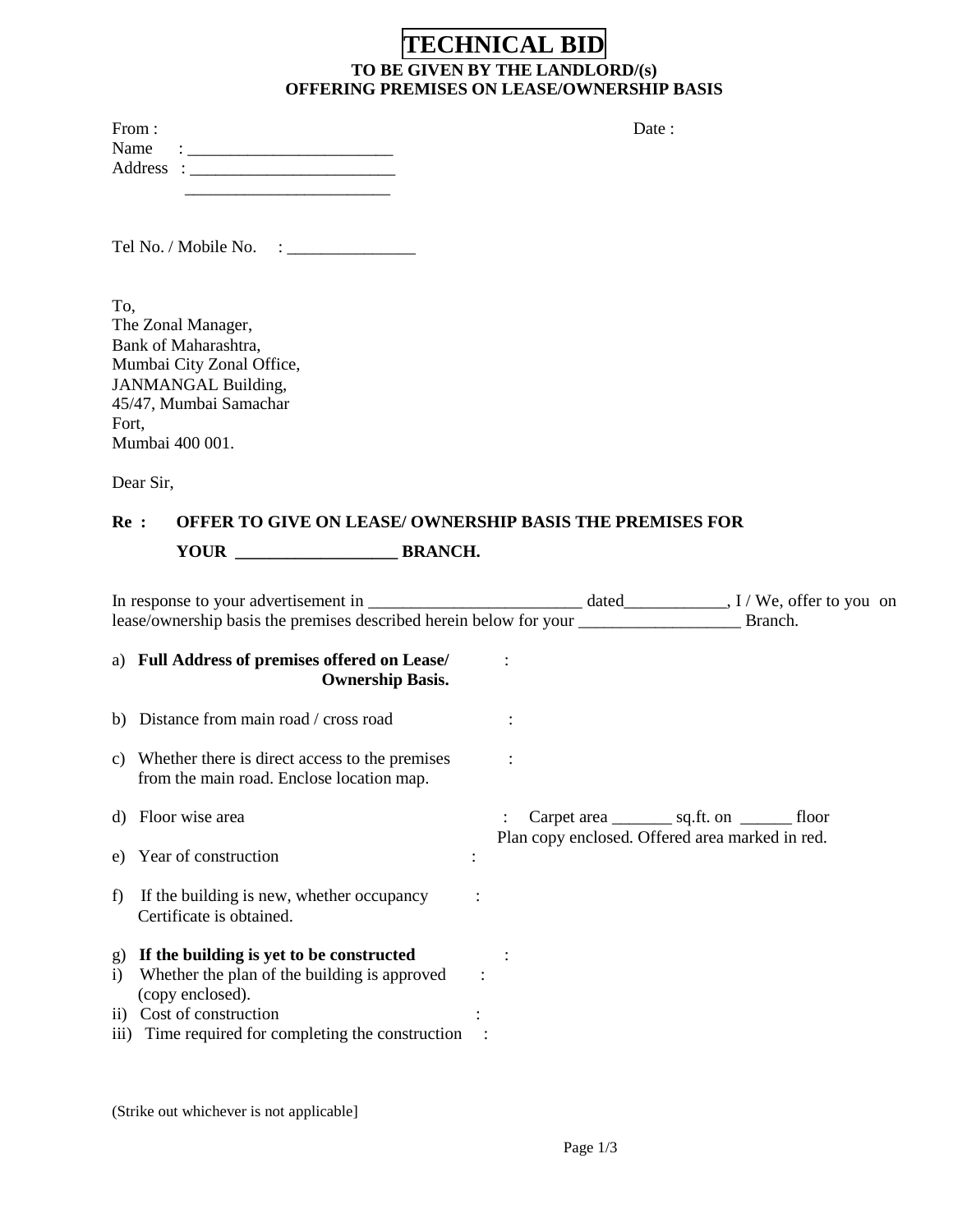- h) **If the building is old whether repairs** / : renovation is required.
- j) If so cost of repairs  $\prime$  construction
- k) Boundaries

| $\mathbf{L}$ | If so cost of repairs? construction |       |        |  |
|--------------|-------------------------------------|-------|--------|--|
| k)           | Boundaries                          |       | ٠      |  |
|              |                                     | East  | ٠<br>٠ |  |
|              |                                     | West  | ٠<br>٠ |  |
|              |                                     | North |        |  |
|              |                                     | South |        |  |
|              |                                     |       |        |  |

Note : Rentable floor area includes carpet area of sanitary convenience, kitchen, pantry, canteen, store etc. and internal passage and corridor if any. Refer Bank's definition of rentable floor area.

- l) **Lease Period** : [Bank would like to have 15 years lease period.]
	- 1) \_\_\_\_\_\_\_\_ years certain from the date of handing over vacant possession [after completion of construction, repairs, renovations, additions, alterations etc]. with a further period of \_\_\_\_\_\_\_\_\_\_ years at your OPTION with  $\%$  enhancement in rent for the option period.
	- 2) In case I/We, fail to discharge the entire loan [to be granted by the Bank for construction / repairs / renovation / addition of the premises) along with interest within the agreed period of lease, I/We, agree for further extension of lease at the same rental rates, as will be paid at the time of expiry of agreed lease period, till the loan with interest is cleared in full. This is without prejudice to the rights of the Bank to recover such outstandings by enforcement of the security or by other means such as may be deemed necessary by the Bank.
	- 3) You are however at liberty to vacate the premises at any time during the pendency of lease by given three month's notice in writing, without paying any compensation for earlier termination.

#### m) **Taxes / Rates** :

 All existing and enhanced Municipal Corporation taxes, rates and cesses will be paid by me/us. The present taxes are—Rs. p.a.

#### n) **Maintenance / Repairs** :

- 1) Bank shall bear actual charges for consumption of water. I/We undertake to provide separate meter for this purpose. I/We shall arrange 30-40 KVA electricity load on a separate meter in Bank's name. All expenses for the same except deposit payable to the Electricity Board will be paid by us.
- 2) All repairs including annual / periodical white washing and annual / periodical painting will be got done by me/us at my/our cost. In case the repairs and/or white/colour washing is/are not done by me/us as agreed now, you will be at liberty to carry out such repairs, white/colour washing at our cost and deduct all such expenses from the rent payable to us.
- 3) Rental Deposit :

You have to give us a sum of Rs. \_\_\_\_\_\_\_\_\_\_\_\_\_\_\_\_ (Rs. \_\_\_\_\_\_\_\_\_\_\_\_\_\_\_\_\_\_\_\_\_\_\_\_\_\_\_\_\_\_\_\_\_\_) being the advance rent deposit for **three months** which will be refunded to you at the time of vacating the premises or you are at liberty to adjust the amount from the last 3 month's rent payable by me/us by you before you vacate (**Applicable only where no loan component is involved**).

#### o) **Lease Deed / Registration charges**:

 I/We undertake to execute regular lease deed, in your favour containing the mutually accepted / sanctioned terms of lease at the time of delivery of possession. I/We undertake to bear the charges towards stamp duty and registration charges for registering the lease deed on the basis of **50:50** between the Bank and me/us.[i.e. lease expenses are to be shared equally by the Bank & the landlords]

(Strike out whichever is not applicable]